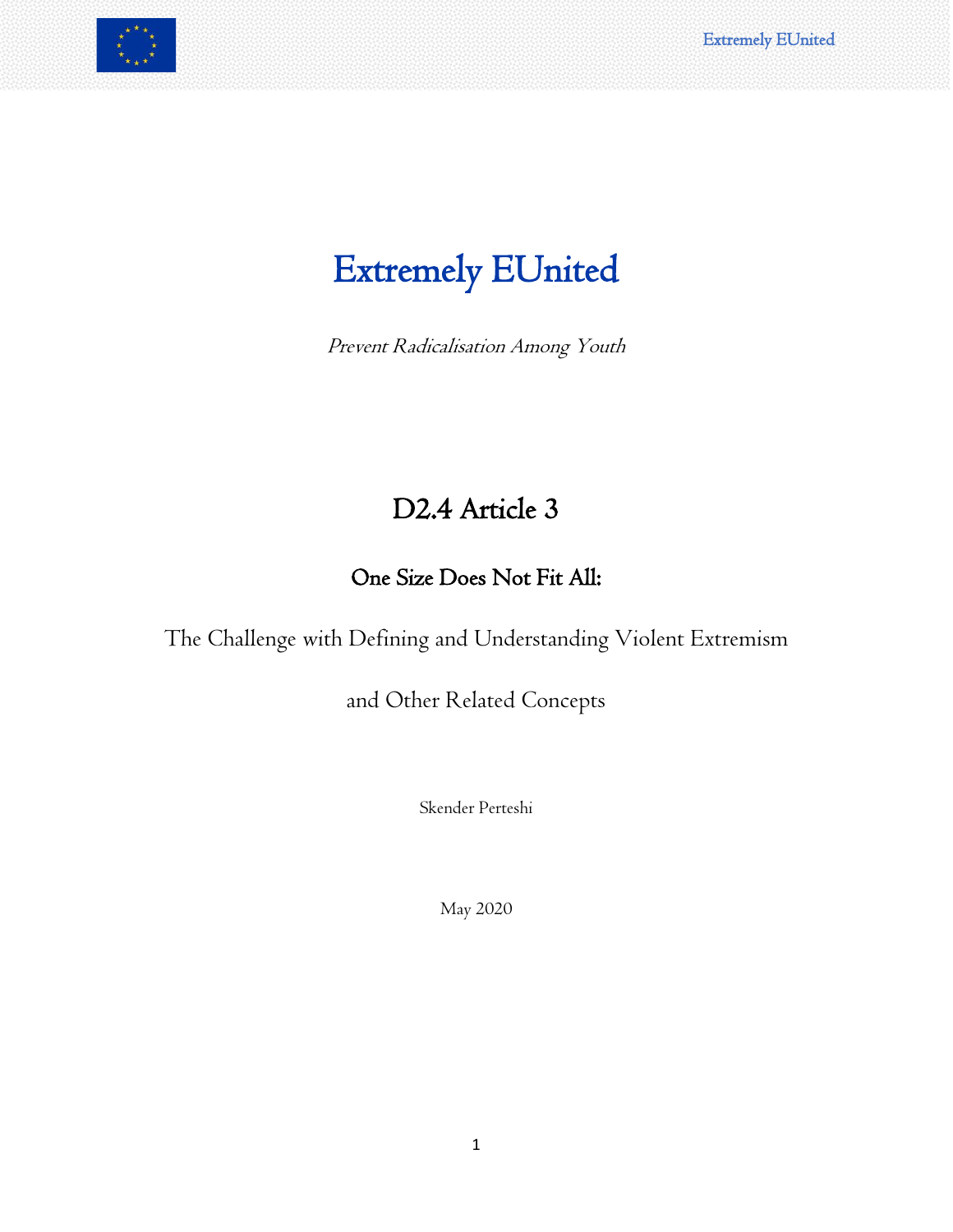

31-05-2020

Disclaimer

The content of this document represents the views of the author only and is his/her sole responsibility. The European Commission does not accept any responsibility for use that may be made of the information it contains.

Acknowledgment

This document was funded by the European Union's Internal Security Fund — Police.

More info and contact:

[info@dialogueplatform.eu](mailto:info@dialogueplatform.eu)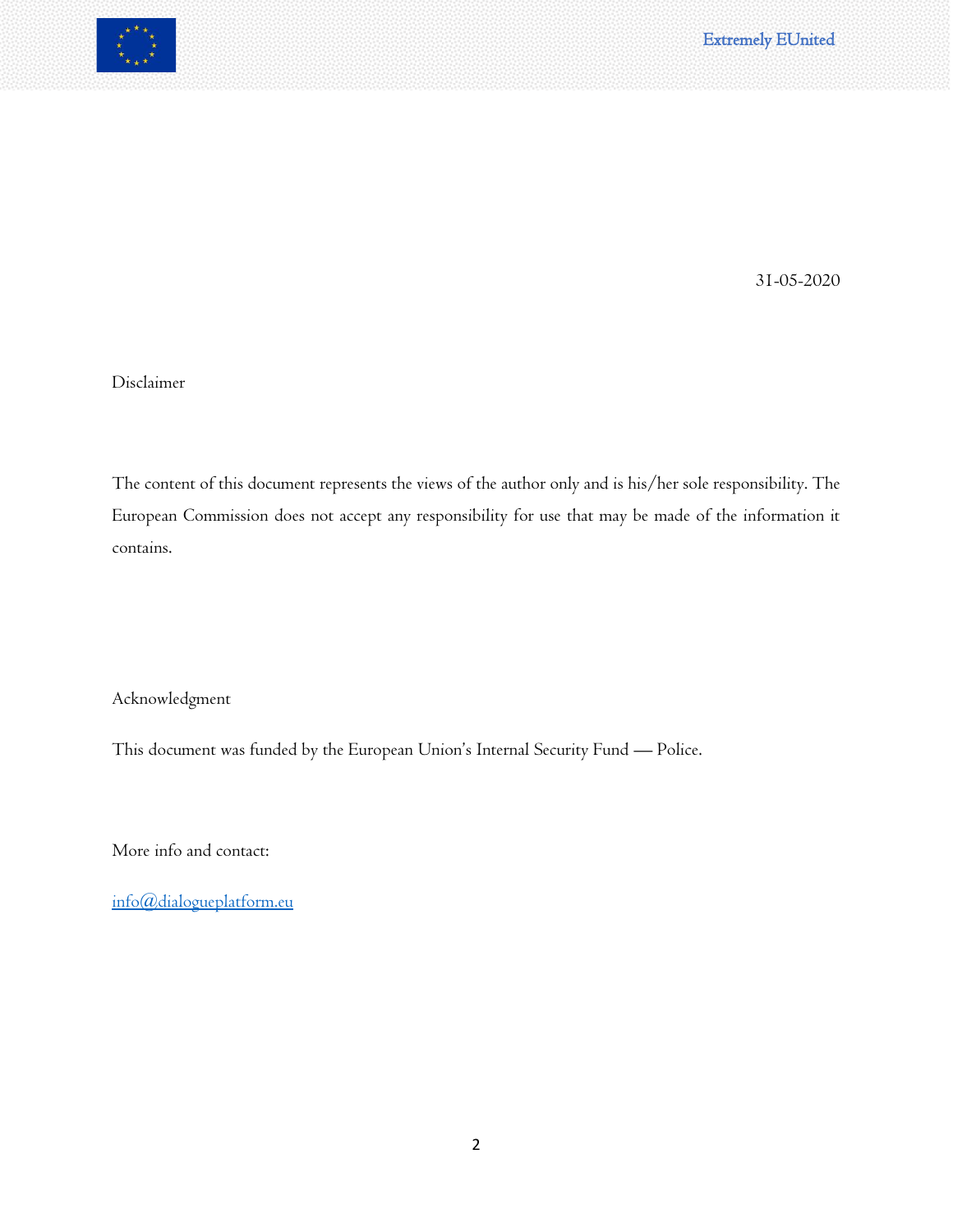

## Table of Contents

| Agree to disagree examining the discussion over key concepts of violent extremism and radicalization  5<br>$I-$       |
|-----------------------------------------------------------------------------------------------------------------------|
| Terrorism<br>5<br>$1-$                                                                                                |
| $2 -$                                                                                                                 |
| $3-$                                                                                                                  |
| $4-$                                                                                                                  |
| $5-$                                                                                                                  |
| II- Is academic research on terminologies related to radicalization, violent extremism and terrorism are relevant for |
|                                                                                                                       |
| $III-$                                                                                                                |
|                                                                                                                       |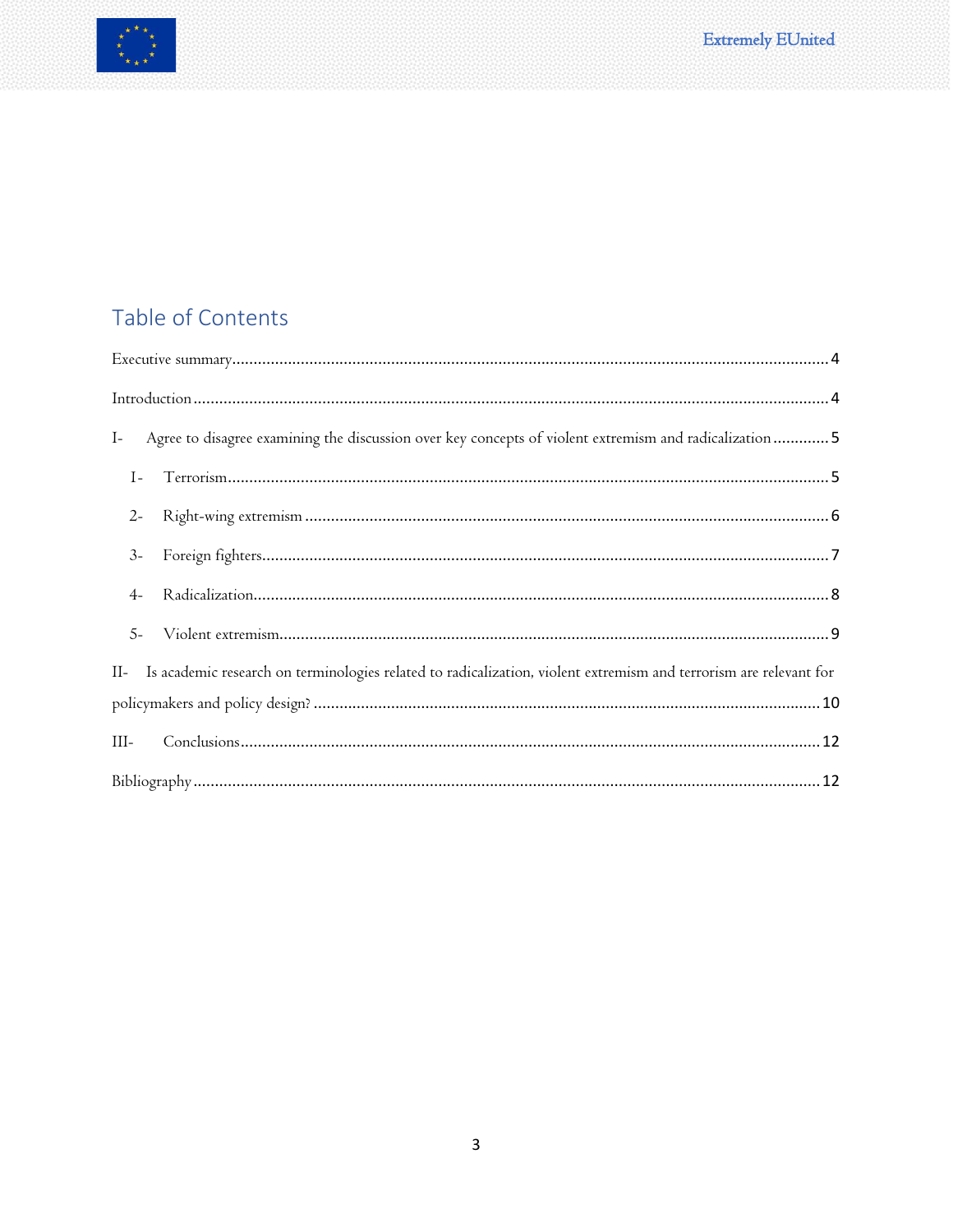#### <span id="page-3-0"></span>Executive summary

This paper investigates how the concepts such as violent extremism, radicalization, terrorism, foreign fighters, and right-wing extremism are depicted in the literature, and analyses why the way they are defined matters. This paper concludes that there is an inherent bias in the existing definitions that also impacts policymaking and potentially adds to the troubles of the government affected by these phenomena. The paper calls for more support for local think-tanks to produce local knowledge on these concepts, in order to design better public policies for preventing and countering violent extremism.

#### <span id="page-3-1"></span>**Introduction**

The terrorist attacks of September 11, 2001, against the United States brought to the centre of attention to the issue of terrorism and its impact on international peace and security. Western-led coalitions followed to fight terrorism. Weak and failing states were seen as important contributing factors to terrorism, and therefore state-building interventions became important policy response, and an opportunity to expand the liberal peace thesis. But, fighting against an enemy not defined in traditional terms, carried significant challenges, including a lack of proper definition of the concept. As the fight against terrorism proliferated, notions such as violent extremism, radicalization, foreign fighters, gained a lot of traction across the globe. Often, these notions were often used as euphemisms that targeted the Islam religion. So, the question is, how we're different terminologies pertaining to terrorist attacks/acts defined in academia and thinks-tanks? Does the way these terminologies are defined affect policy processes? How are these notions used in social media? And lastly, how does definition affect the phenomenon of violent extremism? These are the key questions this paper seeks to answer.

The main argument of this paper is that the existing framework of terminologies about violent extremism lacks a local understanding, and this adds to the challenges of the governments to design policies on P/CVE. The argument is organized into two main sections. The next section examines the definitions of the concepts such as terrorism, right-wing terrorism, foreign fighters, radicalization and violent extremism. This is followed by a section that discusses implications for policy, and a concluding note that highlights the inherently flawed nature of the existing body of literature on defining these concepts.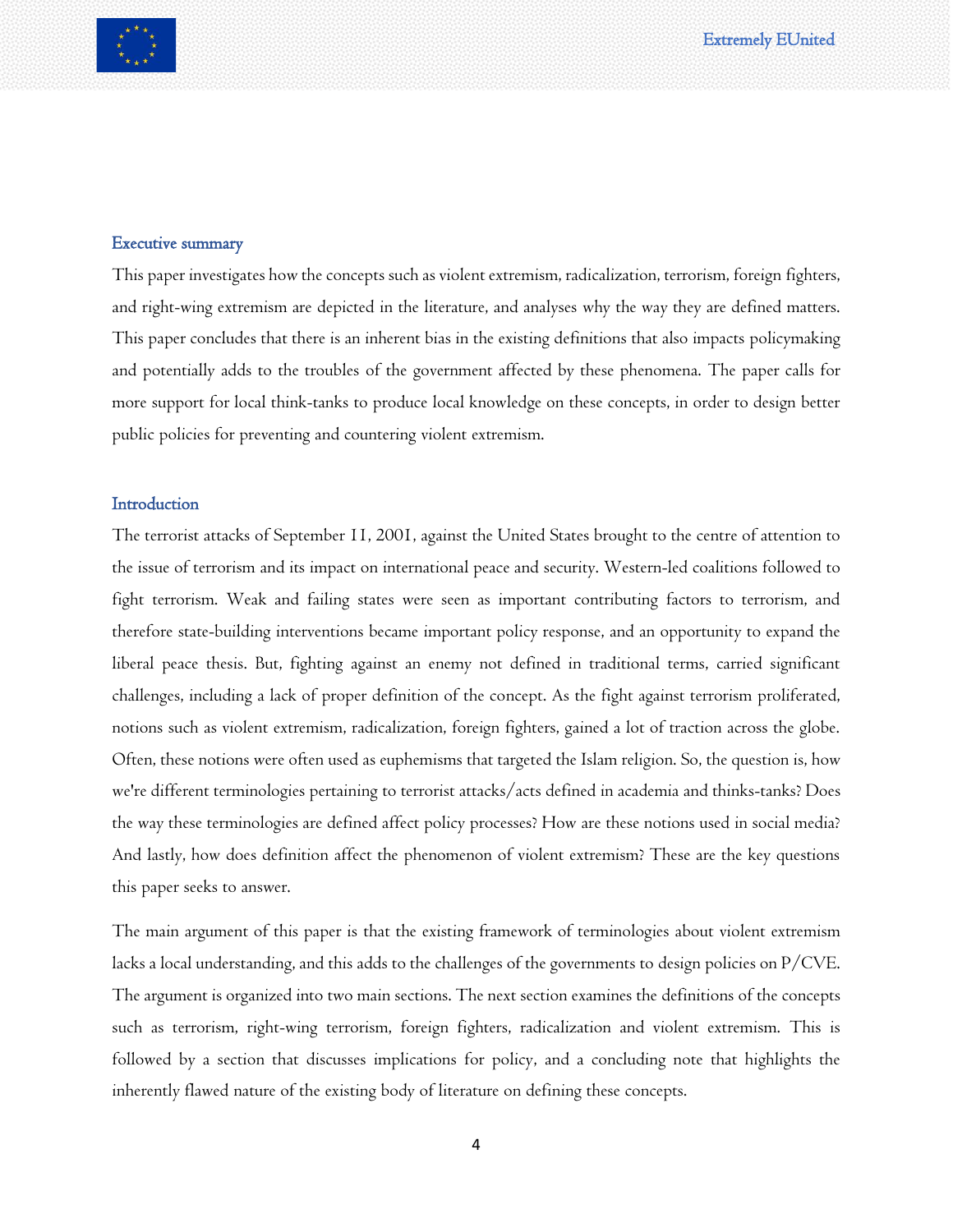

### <span id="page-4-0"></span>I- Agree to disagree examining the discussion over key concepts of violent extremism and radicalization

This section examines how academia and civil society approached the following concepts: terrorism, radicalization, violent extremism, right-wing extremism, foreign fighters. The paper investigates the definitions of these concepts.

#### <span id="page-4-1"></span>1- Terrorism

Terrorism has produced a considerable amount of research in recent years. However, the ample body of literature on the subject has not been able to produce a consensus on the definition of the term. This lack of commonly accepted definition is odd when one considers that as early as 1937 international community was making efforts to define the phenomenon. The League of Nations at the time had defined terrorism as: "All criminal acts directed against a State and intended or calculated to create a state of terror in the minds of particular persons or a group of persons or the general public" (Ruperez, 2006, p. 2). The field of terrorism research has been criticized for utilizing flawed methodological and conceptual approaches, which include a heavy reliance on secondary data, especially media reporting. This has not helped consensus-building on the meaning of terrorism, despite being seen as a global threat to international peace and security. Bart Schuurman holds that "new concerns have arisen over the quality of the quantitative research being conducted and the tendency to design research based on the available data, rather than gathering the data required to address a particular question" (Schuurman, 2018, p. 3).

In the post-September 11, 2001 terrorist attacks, the main focus of the research has been on Islamic inspired terrorism. Andrew Silke had warned, that narrow focus, "runs the real risk of losing an understanding of the broader context of terrorist conflicts, patterns and trends and without such awareness, important lessons can be missed" (Silke, 2008, p. 45). In this sense, the efforts to define terrorism have suffered from a perception of an inherent conceptual flaw or bias. In this context, different factors have contributed to the divisions in understanding and defining terrorism, including those trying to affiliate the phenomenon to a particular political, ethnic or religious agenda/ideology. Ambiguous and generalized definitions of terrorism, that persist in academia, have not stopped governments to establish definitions of terrorism in their respective criminal codes/legislation. This approach has affected also think-tanks, who have overly focused on treating the issue of terrorism as an issue of rule of law, missing the broader context and adding to the problem. What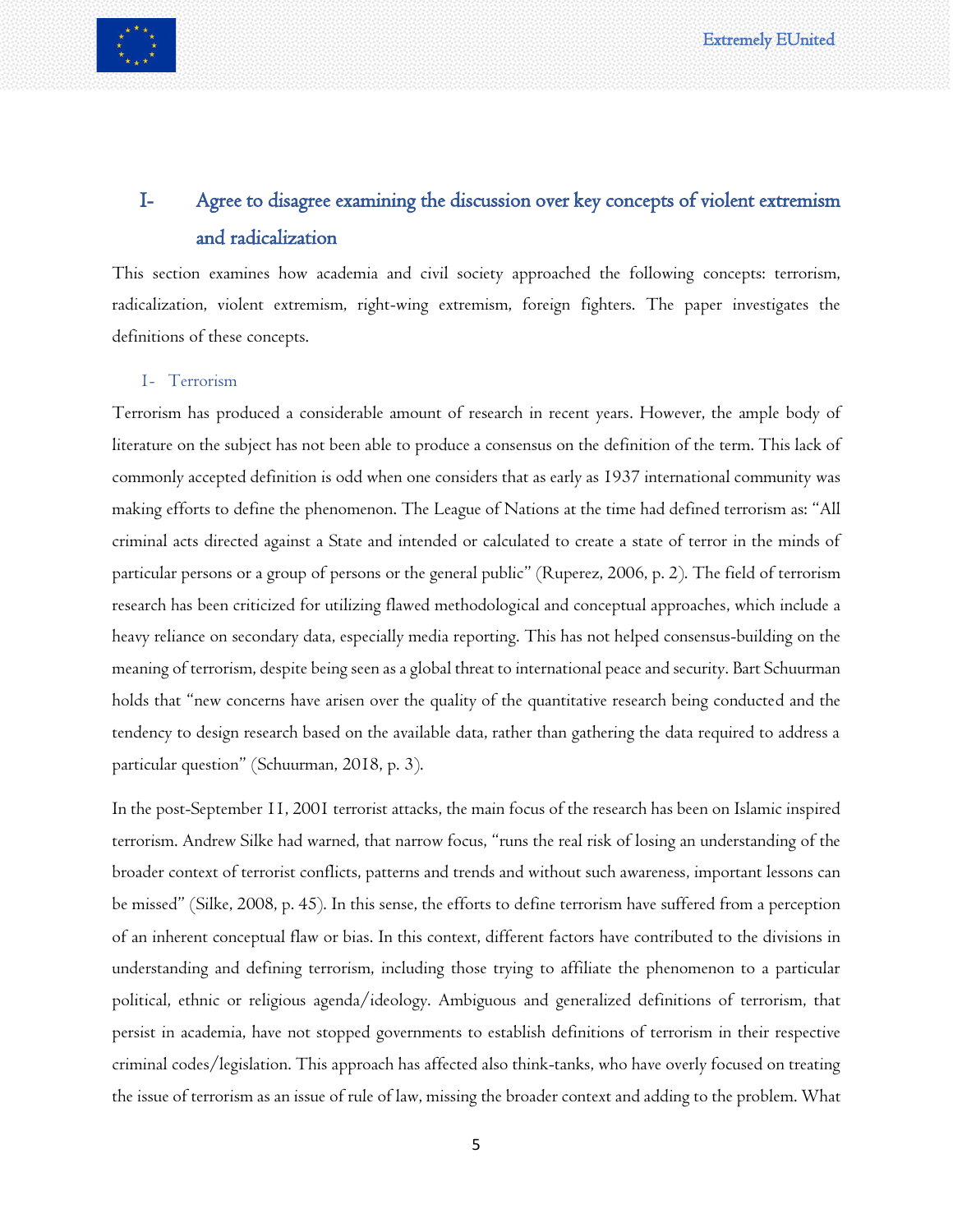

is even more concerning is that think-tanks from the parts of the world that have been affected by the phenomena of terrorism – such as Western Balkans – do not seem interested in promoting their understanding of terrorism, and have resorted into adopting definitions from EU or other international actors, such as IOM.

The dominant definition that is adopted today by think-tank and academia of terrorism seems to be an adoption of the definition provided in the EU Framework Decision on Combating Terrorism (EU, 2002). Terrorism is widely accepted as a means towards an end, which is to say it refers to the promoting violence and committing violent acts in pursuit of an ideological outcome. However, the lack of efforts to establish an understanding of terrorism based on experience and one that corresponds to the local context misses the broader context that hinders efforts to prevent and counter-terrorism. Having a proper and agreed definition of terrorism is important, because in recent years, international actors and governments, think-tanks and media have in one way or the contributed to the euphemizing of terrorism with religion, and in particular Islam. The misleading term, such as 'Islam terror' has been so pervasive that it led o bizarre situations, that terrorist acts committed by White and non-Muslim individuals were not referred to as terrorists (Jetter). This has been particularly the case with the far-right inspired violence and terrorism, which is the next issue that this paper examines.

#### <span id="page-5-0"></span>2- Right-wing extremism

Amid the focus on Islamic inspired extremism, the far-right terrorism or right-wing extremism (RWE) was largely neglected. However, in recent years there is a growing acknowledgement of its threats as well as the link between far right and terrorism. The UN's Counter-Terrorism Committee Executive Directorate (CTED), in their April 2020 Trend Alerts, emphasizes that:

"Experts have identified extreme right-wing terrorism - also referred to as far-right or racially and ethnically motivated terrorism - as a unique form of political violence with often fluid boundaries between hate crime and organized terrorism. It is a not a coherent or easily defined movement, but rather a shifting, the complex and overlapping milieu of individuals, groups and movements (online and offline) espousing different but related ideologies, often linked by hatred and racism toward minorities, xenophobia, islamophobia or anti-Semitism" (CTED, 2020, p. 1)

In the literature right-wing extremism (RWE) is depicted as racist, pro-Nazi, ultranationalist, hatred groups, towards particular religious or racial identities and immigrants (Dinas, Georgiadou, Konstantinidis, & Rori, 2016). However, unlike other forms of violent extremism, such as Islamic-violent extremism, efforts to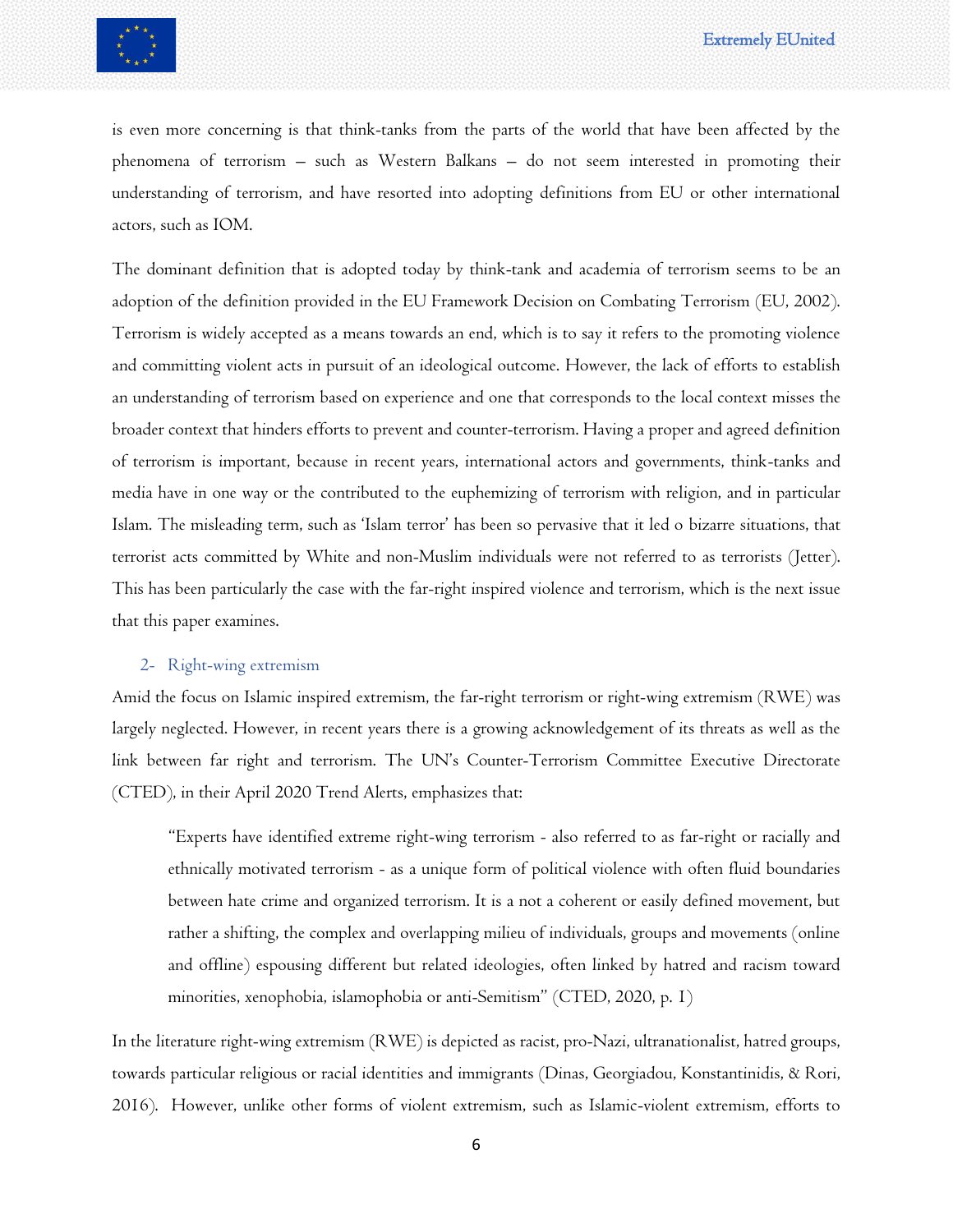

prevent and counter the RWE are ignored, or there is an inherent bias in programs and policies that tackle violent extremism. Ryan Scrivens and Barbara Perry note that "[…] there has been a clear bias towards countering those who are inspired by radical Islam. Indeed, there is even a failure to acknowledge RWE as a phenomenon worthy of attention. The legal label of ''terrorist,'' for example, is far less likely to be applied to RWEs." (Scrivens & Perry, 2017, p. 537).

The right-wing extremism is considered widespread in the Balkans, and especially Serbia. The far-right leader, Vojislav Šešelj, and his party the Serbian Radical Party has 22 members in the National Assembly of Serbia, making it the largest opposition group. According to Jovo Bakic: "One of the chief elements motivating farrightists to act is their perception of enemies. All of them perceive the West (i. e. the EU, NATO, USA, IMF), political parties in Serbia, the far left, and the LGBT population as their enemies, while they regard Russia not only as a friend but as a Slav brother" (Bakic, 2013, p. 5). In addition to this, the far-right in Serbia is also characterized as embodying a particular racist approach towards Albanians in Kosovo. Like Kosovo, Serbia also faced its foreign-fighter problem. Based on Ukraine estimates "about 300 Serbs are or have been fighting on its territory" with the pro-Russian groups (Zivanovic, 2020). In 2014 the Serbian authorities criminalized participation of their citizens in foreign conflict and have so far convicted 25 citizens for participating in the Ukrainian conflict (Ibid.,). However, there is an evident difference in how countering the phenomenon of foreign fighters was treated by civil society in the case of Serbia and Kosovo, with the latter often being paraded as a case study and flooded with funds for government and NGO-s to address the issue. Part of the reason why this has been the case is the way these terminologies have been utilized by civil society, academia, and government as well.

#### <span id="page-6-0"></span>3- Foreign fighters

The concept of foreign fighters often seems self-explanatory, but as noted in the previous section, it is more complex. Like terrorism, as Barak Mendelsohn notes, "The phenomenon of foreign fighters, in which volunteers leave their homes and intervene in a clash taking place in a foreign location, is hardly new. Mercenary camps, often comprising warriors from different backgrounds, holding no particular allegiance to the authorities in their place of origin, have had a ubiquitous presence on the battlefield throughout human history" (Mendelsohn, 2011, p. 189). However, also as with terrorism, the concept of foreign fighters has been often used interchangeably with Muslims. This is also evident in the literature which is dominated by research on 'Islamic foreign fighters.' For instance, the results for 'foreign fighters' in Google scholar are dominated by reference to Muslims. This underlining assumption that foreign fighters are mainly a problem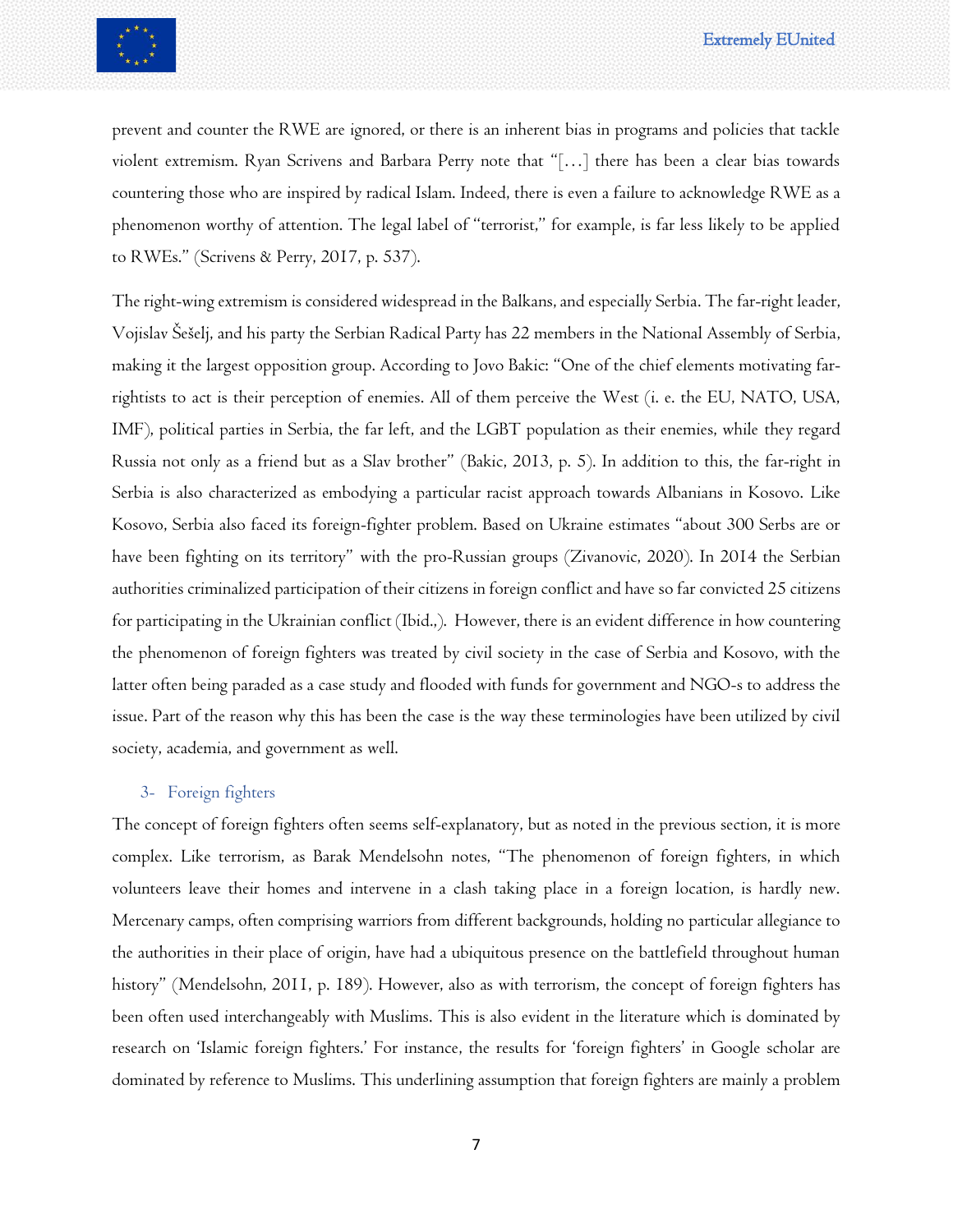coming from Muslim communities, has also affected the way the response has been designed, often with ideas developed in far centres in Western capitals that are detached from the reality. Therefore, understanding the phenomenon of foreign fighters and responding to the challenge, has been mainly about implementing templates lacking local ownership. Adding to this situation was the complacency of the local think-tanks in regions affected by the phenomenon of foreign fighters, especially in the Western Balkans, that have yet to produce a high-quality local research-response to the mainly Western-led body of literature on the subject.

A significant part of the research on foreign fighters in academia has focused on the issue of identities and loyalties of foreign fighters and how that might explain their motivations, as well as on the approaches that have been utilized to recruit foreign fighters. Concerning the literature, Thomas Hegghammer notes that: "There are descriptions of foreign fighter involvement in individual conflicts, but almost no cross-case analyses or theoretically informed attempts at explaining their appearance" (Hegghammer, 2011, p. 54). Foreign fighters are a complex and diverse group, coming from the different ethnic, cultural, social and economic background. Accordingly, they have different motivations for deciding to join a foreign conflict (Malet, 2013). However, often the research seems to promote that a 'one size fits all' approach, looking mainly at religion. In this sense, central to the research on foreign fighters has been the issue of 'messages' that are used to recruit foreign fighters. For instance, Jytte Klausen explains that: "A multi-year study of the content of jihadist Internet forums found that the forums were dominated by discussions of doctrine, the dissemination of information about "good" versus "bad" Koranic interpretation, and the distribution of Al Qaeda–approved tracts" (Klausen, 2015, p. 2). The research on the strategies and tactics of recruitment of the foreign fighters while serving an important challenge, it is relevant always not to miss the broader context. In this sense, while studying and examining the manifestation of the phenomenon of foreign fighters, having a proper understanding of the nature and root causes of the conflict they are joining is equally important. For instance, the Syrian conflict could not simply be explained through the religion, but other issues such as sectarianism need to be taken into consideration, which brings us to the question of what radicalizes people and society?

#### <span id="page-7-0"></span>4- Radicalization

There is a pattern that this paper follows in highlighting yet again on the subject of radicalization the inherent bias in the term, that is often used as a euphemism for Islamic radicalization, that has alienated young adults, especially in European countries. While there is no agreed definition of radicalization, the literature tends to depict radicalization as an extreme of beliefs/interpretation and/or practice of a doctrine (Neumann, 2013).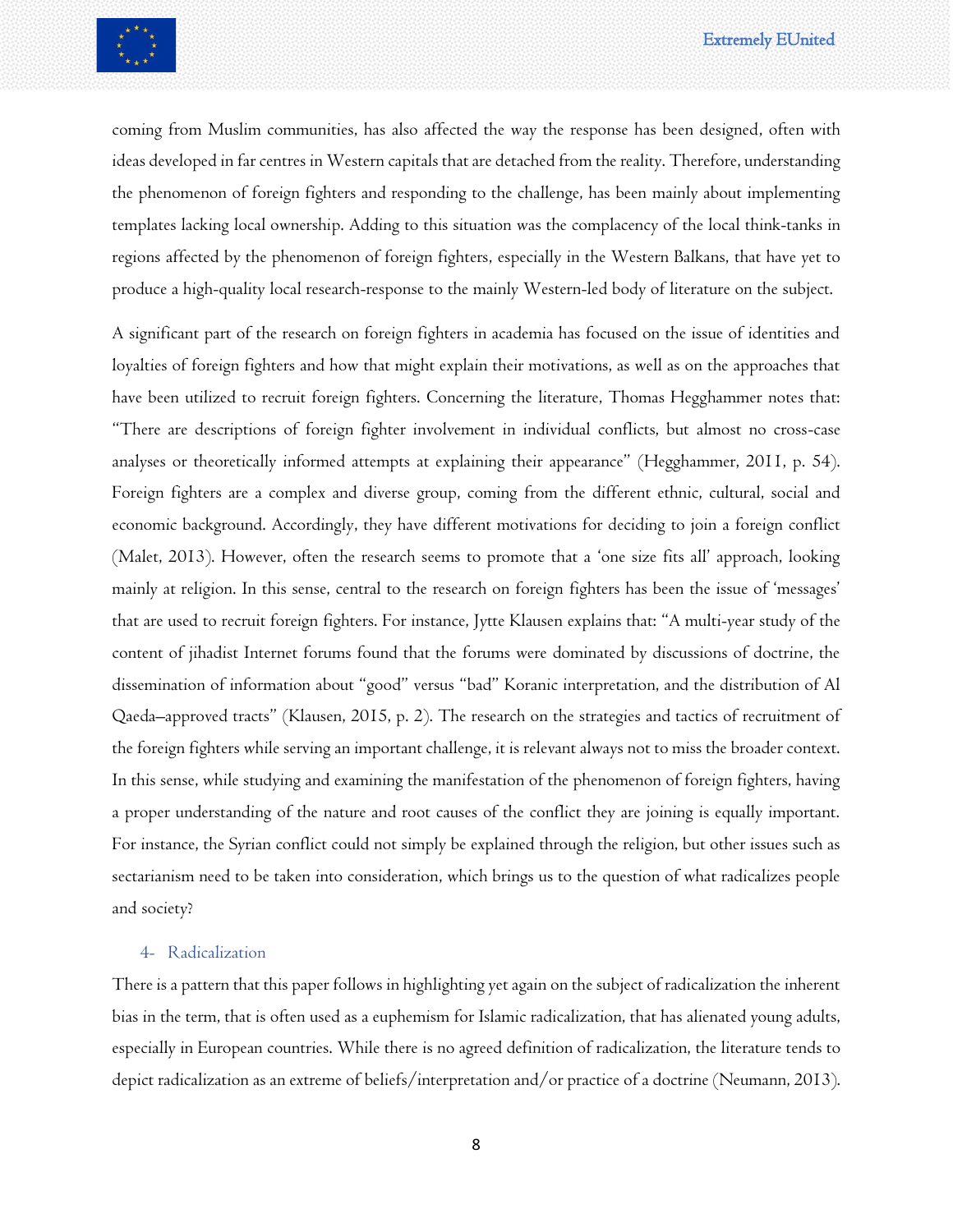

The societal response to radicalization has been a conflict itself. Some governmental efforts have focused on the so-called cultural differences and therefore promoted higher integration as a solution, while others have approached the problem through the perspective of mental healthcare. From the perspective of the far-right politicians, which unfortunately often was seen as becoming part of the mainstream thought, the fault lies with 'immigrants' who need to give up entirely their culture and identity. The inherent racism in this approach is evident. A liberal-democratic society, that is widely promoted by the international community as the appropriate form/model of government, is built on the foundation of being an open society.

Radicalization tends to be portrayed as a steppingstone to terrorism, however, the research is bias in that, this argument is often then connected to religion, as in, there is a higher chance that religious radicalization leads to terrorism rather than political radicalization. Stage theory has been widely used in understanding radicalization. For instance, Clark McCauley and Sophia Moskalenko explain that Quintan Wiktorowicz identified four stages, which include: 1) cognitive – using grievances, such as discrimination or 'oppression of Muslims', 2) developing personal relations, 3) legitimate authority – when followers accept a leader as the one with the authority to interpret Islam, and 4) rational choice – which refers to the case when 'risk-taking' by participating in potentially violent activities is justified by the rewards in the aftermath (Wiktorowicz, 2005, quoted in (McCauley & Moskalenko, 2017, p. 206). McCauley and Moskalenko hold that the way forward is "recognizing that radicalization to extremist opinions is psychologically a different phenomenon from radicalization to extremist action" (Ibid., p. 211). In this sense, the way radicalization is defined and promoted can become the tipping point for an individual to move from extreme opinions to extreme action. This is referred to as *Radicalization that leads to terrorism*, which OSCE defines as the "dynamic process" whereby an individual comes to accept terrorist violence as a possible, perhaps even legitimate, course of action. This may eventually, but not necessarily, lead this person to advocate, act in support of, or to engage in, terrorism" (OSCE, 2018, p. 7). This brings us to the issue of violent extremism.

#### <span id="page-8-0"></span>5- Violent extremism

One of the main discussions about violent extremism has been if it leads to terrorism. Nowadays, Preventing and Countering Violent Extremism (P/CVE) is an umbrella that brings together all efforts of government and think-tanks. Owen Frazer & Christian Nünlist hold that "The concept of CVE was introduced in Europe after the attacks in Madrid (2004) and London (2005) in response to the fear of homegrown Islamist terrorism. The UK government's Prevent program is regarded as the first practical example of CVE" (Frazer & Nünlist, 2015, p. 2). International actors such as OSCE, have even produced manuals how civil society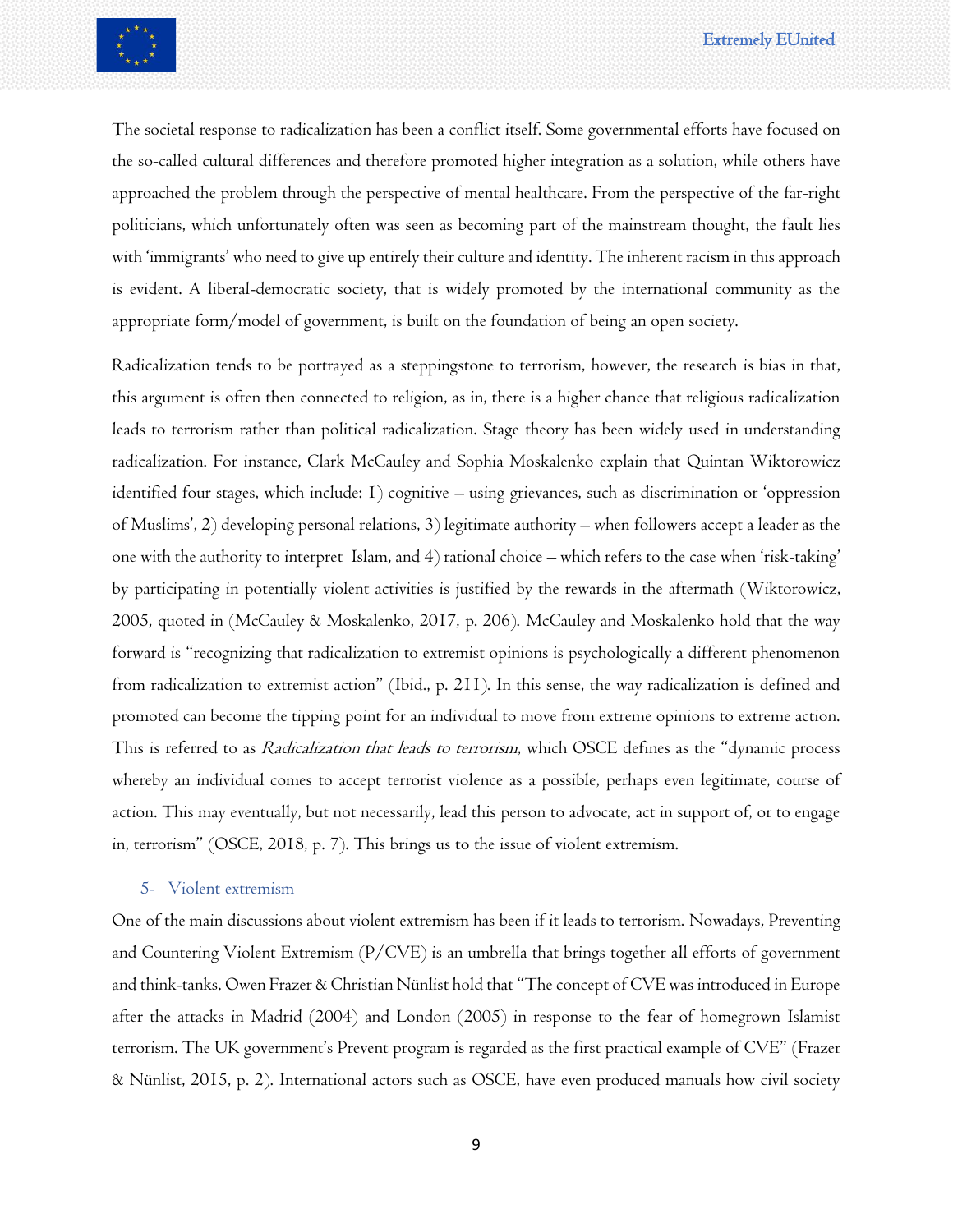can be engaged in P/CVE, as they consider that "Civil society actors are often well-positioned, credible and experienced in working with specific groups to help identify and address the grievances that make individuals more vulnerable to the influence of violent extremist groups" (OSCE, 2018, p. 10). Owen Frazer & Christian Nünlist consider that "CVE or PVE refers to the "soft" side of counterterrorism strategies that tackle the drivers which lead people to engage in politically- or ideologically-motivated violence. In practice, the current focus is on violent Islamist movements, but the term can also be applied to other violent groups, ranging from right-wing or left-wing extremists and environmental activists to Buddhist or Hindu nationalists" (Frazer & Nünlist, 2015, p. 2). The challenge with violent extremism stems from the lack of a unified and agreed definition. In addition to this, as already pointed in other issues, the lack of local ownership to the conceptual and methodological discussions on violent extremism, reduce the role of think-tanks and governments into service-providers or testing grounds for ideas developed far from the reality in the ground. Does this bring us to the next section which considers if terminologies related to radicalization, violent extremism and terrorism are relevant for policymakers and policy design?

## <span id="page-9-0"></span>II- Is academic research on terminologies related to radicalization, violent extremism and terrorism are relevant for policymakers and policy design?

The problems with lack of agreed definitions of terminologies such as violent extremism, radicalization, terrorism, and foreign fighters, as well as the inherent biases in the way they are defined in the literature, does not reduce the weight of the challenge that they present for an open and democratic society. Violent extremism undermines the values upon which public spaces in democratic societies are built, which include tolerance, inclusion, diversity, freedom of expression, freedom of association and freedom of the press. In this sense preventing and countering violent extremism, radicalization and terrorism are quintessential tasks that do not belong exclusively to the state institutions but have to be shared with civil society. Leaders of civil society have already committed themselves to be part of the P/CVE efforts, and continue to play an indispensable role. From this context, it serves both the public interest as well as it is in the government's best interest to develop a close partnership with the civil society, first and foremost, in better understanding the violent extremism. Civil society organization have a strong advantage of having access to communities and being seen as more credible actors. However, this cooperation between government and civil society is not effective nor helpful when it is centred on organizations that operate in capitals with limited experience or reach-out to non-urbanized areas. It is essential that communities and grassroots organizations are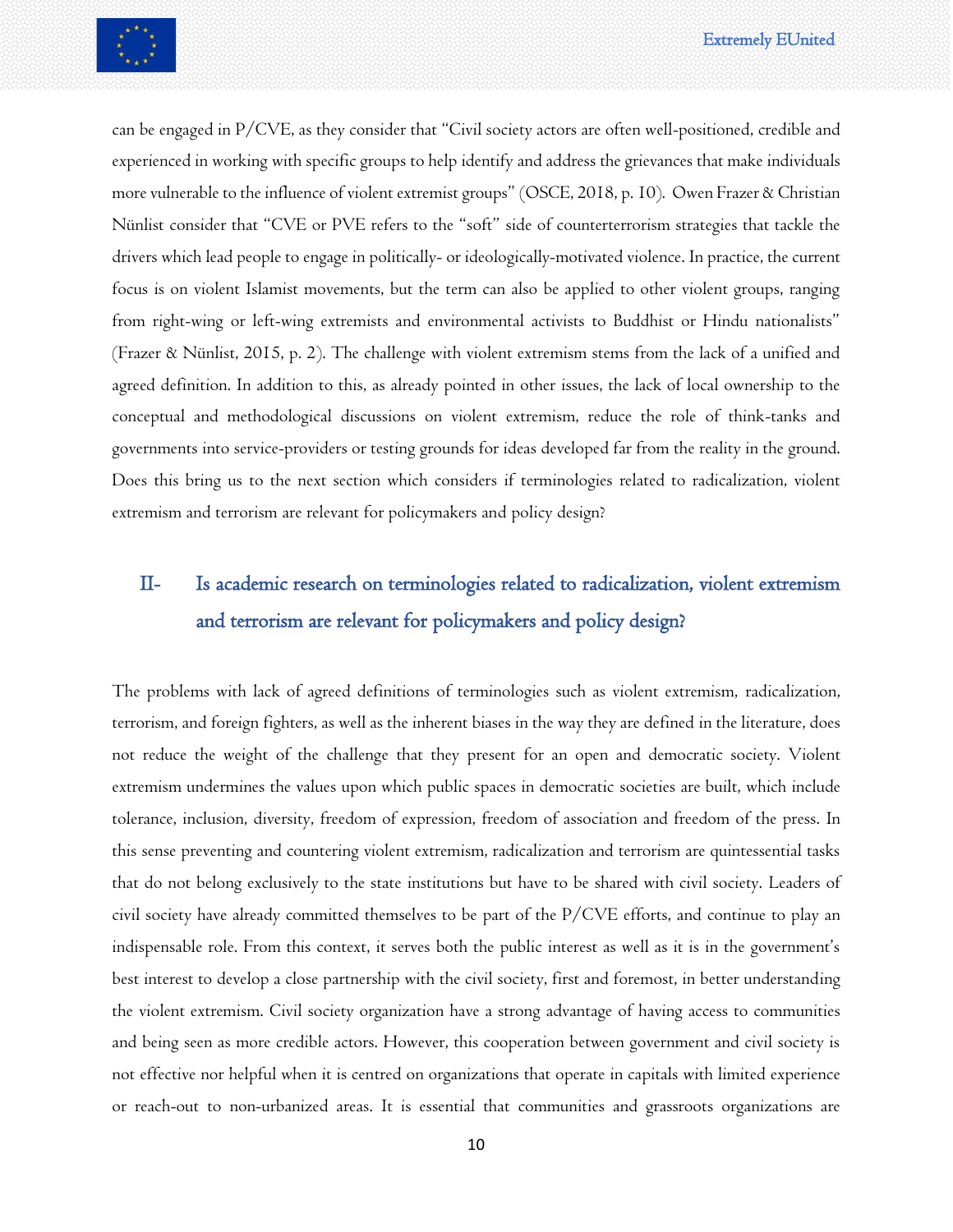

involved, respected, and allowed agency. Implementing this approach in practice has been difficult, and part of the problem is trust between the government and civil society, the other is capacity.

Civil society can provide a particular contribution to the conceptual challenges, pertaining to the definition of the terms and creating consensus. As already stated, while the lack of an agreed definition does not reduce the relevance of the challenges, it is nonetheless an important part of the approach in dealing with violent extremism and radicalization. A recent report by the Kosovar think-tank, Kosovo Center for Security Studies (KCSS) found that the way government defines foreign fighters carries practical implications for public policy that is followed on the subject matter (Perteshi & Ilazi, 2020). The report examined how using the term 'foreign fighters' can negatively impact their reintegration in the society, and therefore suggested that they are defined as simply 'returnees' in order to prevent dehumanization as well as marginalization that could potentially inspire them to relapse to terrorism.

There is a perception that the government policies on preventing and countering violent extremism are mainly motivated by the West and therefore inherently are treated with suspicion. Because of this, the way the concepts are defined by the government is very relevant in order to build trust and credibility for their P/CVE measures. As this paper has noted the existing literature, has failed to produce locally owned concepts as an alternative to the dominant Western terminology. This is relevant to support better participation of the community in P/CVE efforts. In this sense, what is effectively recommended is that the government partner with civil society to develop a local framework for terms and concepts that will be utilized by the government in their policies and communication, in order to build more accessibility with the community. But this exercise cannot be reduced into a semantics challenge, it requires a local understanding of the phenomenon. In this context, international actors, including the EU, should support academia and thinktanks to improve their quality of research and support the government with an understanding of the phenomenon that is compatible with the local and cultural context. In other words, terminologies that are currently used in the literature are fundamentally developed to serve the Western governmental apparatus, and therefore carry an implied and inherent bias that is perceived as such by communities that have been directly affected by the phenomenon of violent extremism, radicalization, foreign fighters. Because of the dominant research on terminologies pertaining to violent extremism and radicalization promoted these phenomena as inherently Islamic, the right-wing extremism is entirely ignored as a problem in the Western Balkans. Therefore, research on terminologies can effectively help promote more inclusive public policies that properly tackle factors that contribute to radicalization and violent extremism.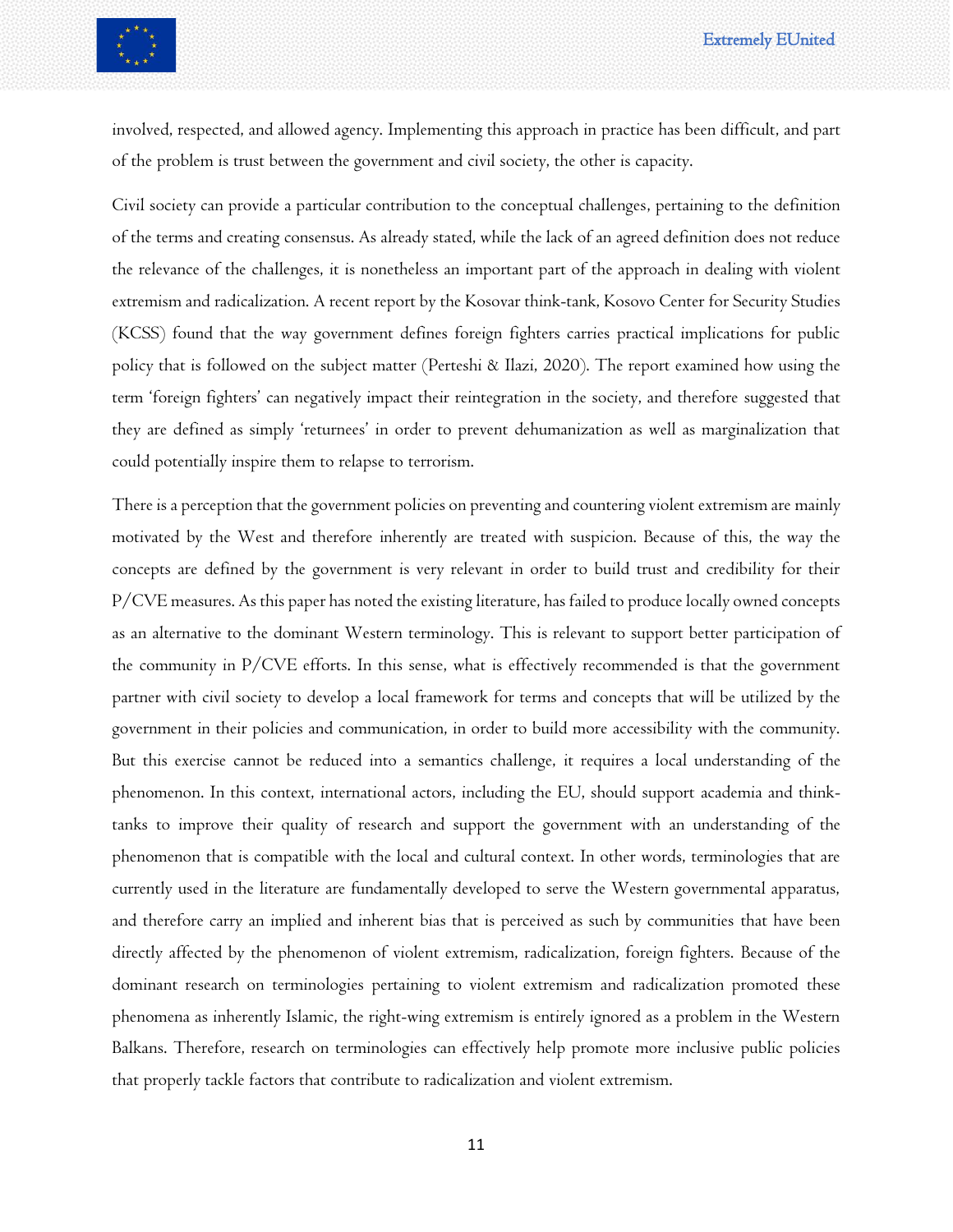

#### <span id="page-11-0"></span>III- Conclusions

Concerning terminologies, it is the case that one size does not fit all. The existing framework of terminology pertaining to violent extremism requires a rethinking that empowers the local context and participation. The underlining assumption of this paper is that the way the concepts pertaining to violent extremism and radicalization are defined matters and has practical policy implications. Accordingly, this paper argued that the existing framework of terminologies was largely developed by Western governments and think-tanks, which carry inherent flaws that fail to recognize the complex and diverse context of societies affected by violent extremism. Because of this, policies design to prevent and counter violent extremism are often efforts to implement technical templates. More locally produced knowledge on the phenomena of violent extremism is a necessity. Local think-tanks have been more of echo-chambers rather than providing a meaningful process for understanding and enhancing local agency in P/CVE. As a result of heavy research of violent extremism, terrorism, radicalization, foreign fighters, and the way these concepts are defined is a euphemism for Muslims and Islam, this is even noted in the very wording of concepts such as 'right-wing extremism', where the term 'right' is added as to make the distinction with the supposedly 'Islamic' extremism, which is the default understanding in this context.

#### <span id="page-11-1"></span>Bibliography

- Schuurman, B. (2018). Research on Terrorism, 2007–2016: A Review of Data, Methods, and Authorship. Terrorism and Political Violence, 1-17.
- Silke, A. (2008). Research on Terrorism: A Review of the Impact of 9/ 11 and the Global War on Terrorism. In H. Chen, E. Reid, J. Sinai, A. Silke, & B. Ganor, Terrorism Informatics: Knowledge Management and Data Mining for Homeland Security (pp. 27-49). New York: Springer.
- OECD. (2004, December 15). Publications & Documents. Retrieved from OECD: https://www.oecd.org/daf/fin/insurance/34065606.pdf
- Ruperez, J. (2006, March 9-10). Counter-Terrorism Committee. Retrieved from UN: https://www.un.org/sc/ctc/wp-content/uploads/2017/01/2006\_01\_26\_cted\_lecture.pdf
- EU. (2002, June 13). Retrieved from EUR-LEX: https://eur-lex.europa.eu/legalcontent/EN/TXT/PDF/?uri=CELEX:32002F0475&from=EN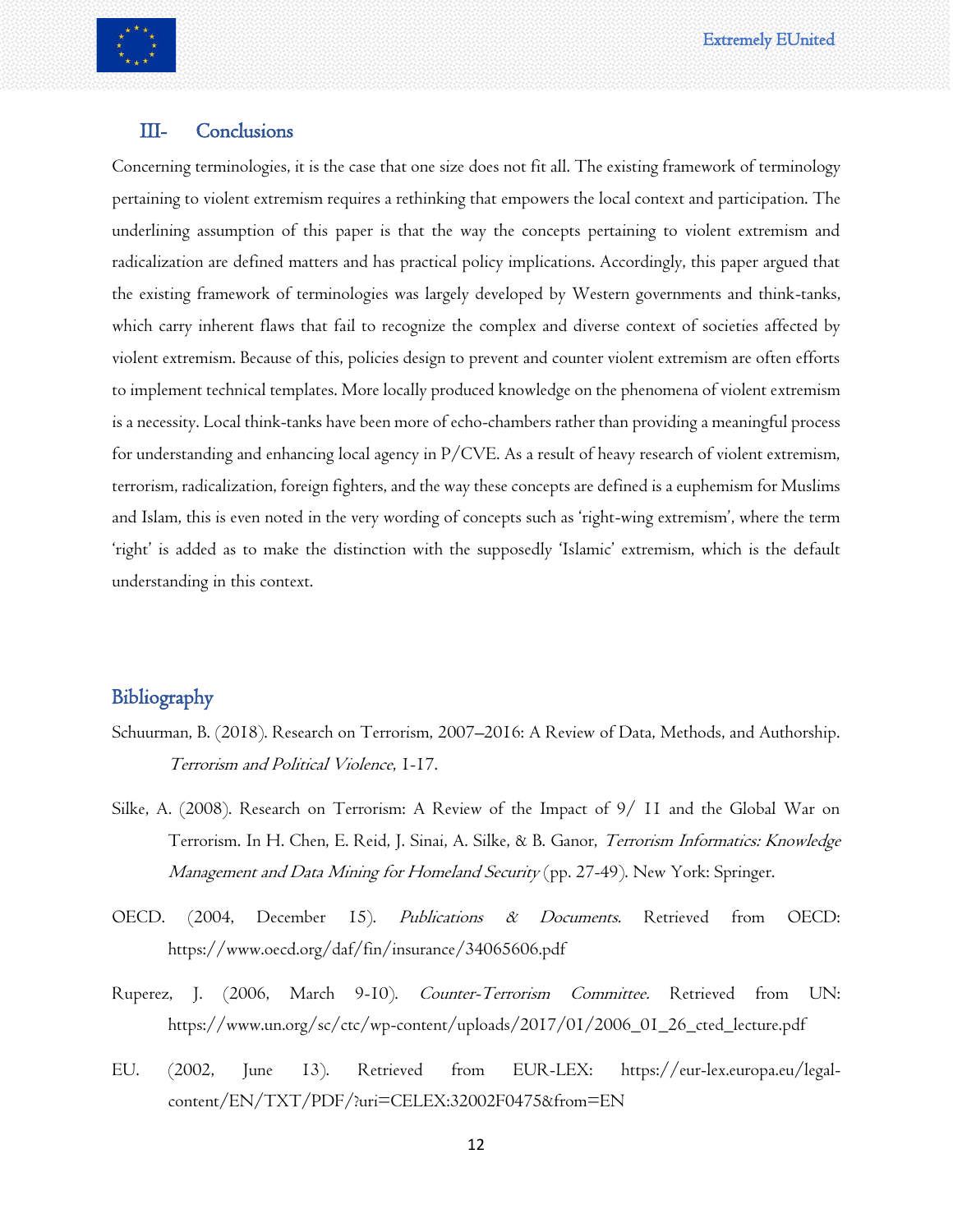

- Jetter, M. (n.d.). Terrorism and the many misconceptions that surround it. Retrieved from UWA: https://www.web.uwa.edu.au/university/publications/uniview/thought-leaders/terrorism-themuslim-religion-and-other-identities
- CTED. (2020, April). Retrieved from United Nations: https://www.un.org/sc/ctc/wpcontent/uploads/2020/04/CTED\_Trends\_Alert\_Extreme\_Right-Wing\_Terrorism.pdf
- Dinas, E., Georgiadou, V., Konstantinidis, I., & Rori, L. (2016). From dusk to dawn: Local party organization and party success of right-wing extremism. Party Politics, 80-92.
- Scrivens, R., & Perry, B. (2017). Resisting the Right: Countering Right-Wing Extremism in Canada. Canadian Journal of Criminology and Criminal Justice, 534-558.
- Bakic, J. (2013, February). Retrieved from Friedrich Ebert Stiftung (FES): https://library.fes.de/pdffiles/id-moe/09659.pdf
- Zivanovic, M. (2020, January 21). Retrieved from Balkan Insight : https://balkaninsight.com/2020/01/21/serb-awarded-for-fighting-for-pro-russian-forces-inukraine/
- Mendelsohn, B. (2011). Foreign Fighters—Recent Trends. Orbis, 189-202 .
- Malet, D. (2013). Foreign Fighters: Transnational Identity in Civil Conflicts. Oxford: Oxford University Press.
- Hegghammer, T. (2011). The Rise of Muslim Foreign Fighters: Islam and the Globalization of Jihad. International Security, 53–94.
- Klausen, J. (2015). Tweeting the Jihad: Social Media Networks of Western Foreign Fighters in Syria and Iraq. Studies in Conflict & Terrorism, 1-22.
- Neumann, P. R. (2013). The trouble with radicalization. International Affairs, 873-893.
- Wiktorowicz, Q. (2005). Radical Islam Rising: Muslim Extremism in the West. Lanham, United States: Rowman & Littlefield Publishers, Inc.
- McCauley, C., & Moskalenko, S. (2017). Understanding Political Radicalization: The Two-Pyramids Model. American Psychologist, 205–216.